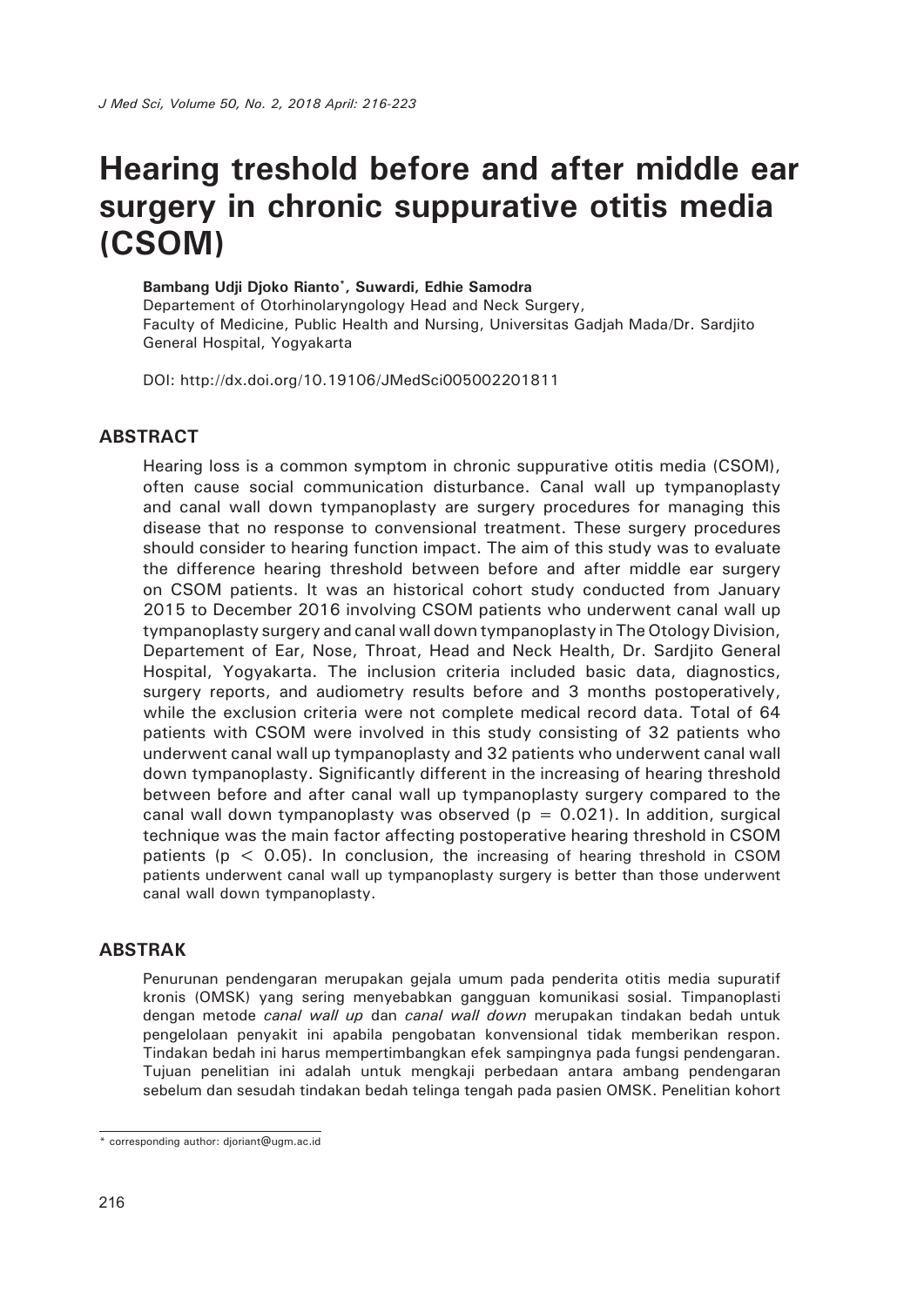historik ini dilakukan dari Januari 2015 sampai Desember 2016 melibatkan pasien OMSK yang menjalani timpanoplasti dengan metode *canal wall up* dan *canal wall down* di Divisi Otologi, Departemen Ilmu Kesehatan Telinga Hidung Tenggorok-Kepala dan Leher (THT-KL), RSUP Dr. Sardjito, Yogyakarta. Kriteria inklusi adalah pasien mempunyai kelengkapan data dasar, hasil diagnosis, laporan operasi dan hasil audiometri sebelum dan 3 bulan pasca operasi, sedangkan kriteria eksklusi adalah data rekam medis pasien tidak lengkap. Total sebanyak 64 pasine dengan OMSK yang terdiri dari 32 pasien menjalani timpanoplasti metode *canal wall up* dan 32 pasien metode *canal wall down.* Terdapat perbedaan nyata perbaikan ambang pendengaran sebelum dan setelah timpanoplasti dengan metode *canal wall up* dibandingkan dengan metode canal wall down (p = 0,021). Selanjutnya terbukti, teknik bedah merupakan factor utama yang berpengruh terhadap ambang pendengaran pasca operasi pada pasien OMSK (p <0.05). Dapat disimpulkan, peningkatan ambang pendengaran pasien OMSK yang menjalani timpanoplasti metode *canal wall up* lebih baik dibandingkan dengan metode *canal wall down*.

*Keywords* : chronic suppurative otitis media – hearing threshold – middle ear surgery – tympanoplasty - audiometry

#### **INTRODUCTION**

Chronic suppurative otitis media (CSOM) is one of the chronic inflammatory diseases of the middle ear which is characterized by perforation of tympanic membrane and persistent or absent secretions that occur over 3 months. This disease still as problem in Ear, Nose and Throat field.<sup>1</sup> The CSOM can be divided into two types i.e. benign type and danger type (maligna).<sup>2</sup> According to other literature the CSOM can be divided into two types i.e. CSOM with kolesteatoma and CSOM without kolesteatoma. The management of CSOM is different depending on the type.3,4

The CSOM is a common worldwide disease especially in developing countries with low socioeconomic status with the prevalence varies from 0.5 to 30%.<sup>5</sup> Prevalence of CSOM surveys worldwide showed the global burden of illness from CSOM involved 65-330 million people with otorrhoea, 60% of whom (39-200 million) suffered from significant hearing loss.2 In Indonesia, the CSOM prevalence ranges from 3.9 up to 5.6%. Data from Hearing and Illumination Health Survey conducted in seven provinces from 1994 to 1996 showed

that the most common cause of middle ear morbidity was benign CSOM  $(3\%)$ .<sup>6</sup> According to the patient's medical records in Departement of Otorhinolaryngology, Head and Neck Surgery, Dr. Sardjito General Hospital Yogyakarta in 1998-1999, 40 patients with CSOM was recorded and 25 (62.5%) of them underwent mastoidectomy surgery.<sup>7</sup>

Chronic suppurative otitis media causes damage to some or all of the tympanic membrane and affects hearing loss with a maximum reduction of 40 dB. Tympanic membrane perforation with damage auditory ossicles may affect the hearing loss of conduction-type hearing loss by 60 to 70 dB.5,8 The type of deafness caused by CSOM in the form of conductive deafness and deafness of the mixture with the degree of deafness depends on the involvement of the hearing bones.9 Chronic suppurative otitis media can be managed with medical treatment and surgery. Tympanoplasty is a technique of middle ear surgery with the goal of eradication of pathological tissue and infection in the middle ear and reconstruct hearing mechanisms with or without graph and reconstruction of the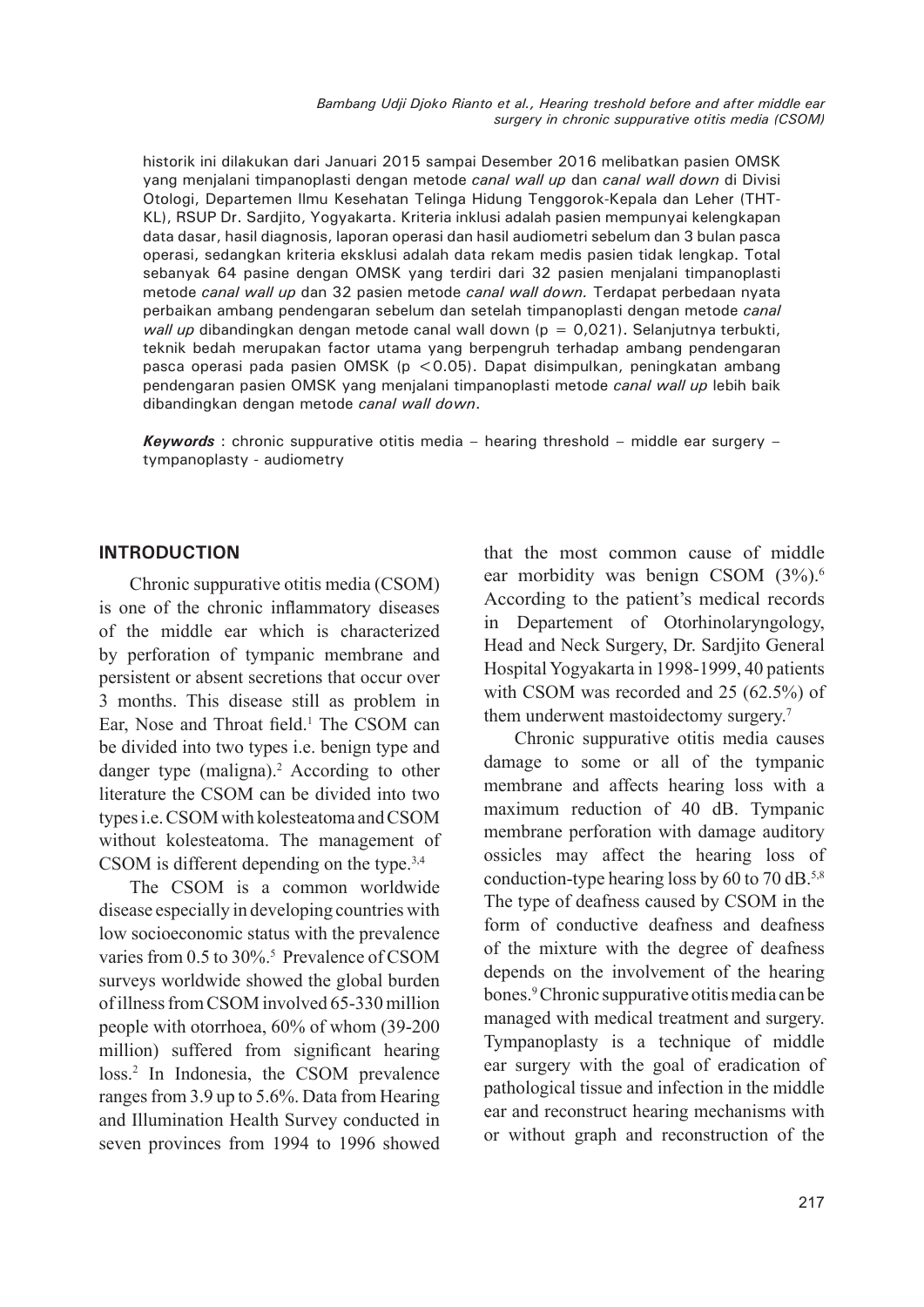hearing bones, this surgical technique can be combined with canal wall upmastoidectomy or canal wall down with the aim of eradication of disease in the mastoid region and middle  $ear<sup>1</sup>$ 

Examination of pure tone audiometry is a still relevant assessment of hearing status. Audiometry can be used to assess the presence or absence of post-surgical hearing repair in the middle ear by measuring both air delivery and bone conduction at frequencies 500, 1000, 2000, 4000, 8000 Hz, for the calculation of mean hearing threshold values can be measured at frequencies 500, 1000, 2000 Hz because these frequencies represent daily conversations.<sup>1,8</sup> The aim of this study was to evaluate the difference hearing threshold before and after middle ear surgery between canal wall up tympanoplasty and canal wall down tympanoplasty procedures in patients CSOM.

## **MATERIALS AND METHODS**

### **Subjects**

This was an observational retrospective cohort study to evaluate the difference hearing threshold of CSOM patients between before and after middle ear surgery using canal wall up tympanoplasty and canal wall down tympanoplasty technique. The study was conducted over a period of January 2015 until December 2016 in the Otology Division, Departement of Otorhinolaryngology, Dr. Sardjito General Hospital Yogyakarta on CSOM patients who meet the inclusion and exclusion criteria. The inclusion criterion included basic data, diagnostics, surgery reports, and audiometry results before and 3 months postoperatively, while the exclusion criteria were not complete medical record data.

#### **Protocol of study**

All patients who presented signs and symptoms suggesting CSOM based on medical record data and underwent middle ear surgery both with canal wall up and canal wall down tympanoplasty methods by the same surgeon were identified. Thereafter, the patients were the grouped into two groups i.e. group of patients who underwent canal wall up tympanoplasty and group of patients who underwent canal wall down tympanoplasty. The audiometry was conducted following standard protocol before and 3 months after surgery. For calculation of average hearing loss four frequencies were selected i.e. 500, 1000, 2000 and 4000 Hz and assessed by airbone conduction range (ABG). Protocol of this study has been approved by the Health Research Etics Committee of the Faculty of Medicine, Public Health and Nursing, Universitas Gadjah Mada, Yogyakarta (Ref: KE/FK/0196/EC/2017).

### **Statistical analysis**

The differences of ABG at the frequency of 500, 1000, 2000 and 4000 Hz in each midle ear surgery method were analyzed using independent t-test. Furthermore, the difference of ABG between before and after surgery was analyzed using paired t-test. A p value  $< 0.05$ was considered to be significantly different.

### **RESULTS**

Sixty four CSOM patients consisting 32 patients undergoing a canal up wall tympanoplasty and 32 patients undergoing a canal wall down tympanoplasty procedures were included in this study. The mean age of patients undergoing the canal wall up tympanoplasty was  $36.78 \pm 12.21$  years with the youngest aged 18 years and the oldest aged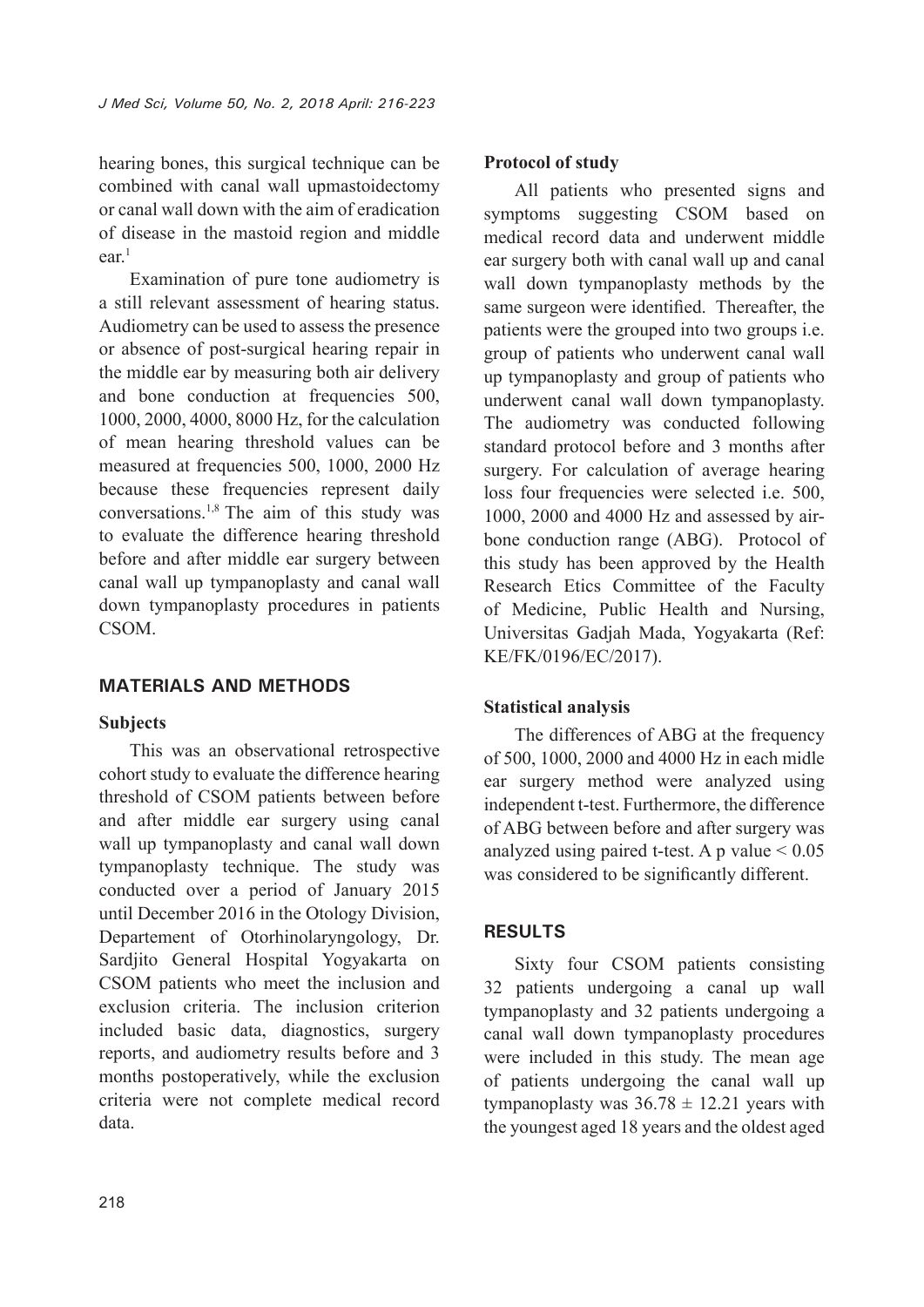60 years, whereas the mean age of patients undergoing canal wall down tympanoplasty was  $32.88 \pm 14.91$  years with the youngest aged 8 years and the oldest aged 56 years (TABLE 1). No significantly different was observed in the mean age of the both groups (p=0.246). Distribution of sex in the group of canal wall up tympanoplasty were 16 (51.61%) male patients and 16 (48.48%) female patients, whereas in the group of canal wall down tympanoplasty were 15 (48.39%) male patients and 17 (51.52%) female patients. No significantly different was also observed in the sex distribution of the both groups (p=0.210).

| <b>Variable</b>           | Canal wall up     | Canal wall down   |                      |
|---------------------------|-------------------|-------------------|----------------------|
|                           | tympanoplasty     | tympanoplasty     | $\mathbf{p}$         |
| Age (mean $\pm$ SD years) | $36.78 \pm 12.21$ | $32.88 \pm 14.91$ | $0.246^{\circ}$      |
| Sex $[n (%)]$             |                   |                   |                      |
| Male                      | 16(51.61)         | 15(48.39)         | $0.210^{b}$          |
| Female                    | 16 (48.48)        | 17(51.52)         |                      |
| $AC (mean \pm SD dB)$     |                   |                   |                      |
| AC 500 Hz                 | $46.25 \pm 13.01$ | $64.22 \pm 13.14$ | 0.001 <sup>a</sup>   |
| AC 1000 Hz                | $46.88 \pm 1.55$  | $66.72 \pm 14.73$ | $0.001^{a}$          |
| AC 2000 Hz                | $46.88 \pm 11.13$ | $66.41 \pm 13.33$ | $0.001^{a}$          |
| AC 4000 Hz                | $42.81 \pm 14.59$ | $63.13 \pm 14.91$ | $0.001^{a}$          |
| $BC (mean \pm SD dB)$     |                   |                   |                      |
| <b>BC 500 Hz</b>          | $13.75 \pm 10.63$ | $25.16 \pm 12.92$ | $0.001^{a}$          |
| <b>BC 1000 Hz</b>         | $12.19 \pm 7.61$  | $27.19 \pm 11.77$ | $0.001^{a}$          |
| <b>BC 2000 Hz</b>         | $18.44 \pm 8.47$  | $30.00 \pm 14.59$ | $0.001^{a}$          |
| <b>BC 4000 Hz</b>         | $15.47 \pm 11.59$ | $30.31 \pm 14.69$ | 0.001 <sup>a</sup>   |
| ABG (mean $\pm$ SD dB)    |                   |                   |                      |
| ABG 500 Hz                | $32.5 \pm 12.38$  | $39.06 \pm 14.67$ | $0.058$ <sup>a</sup> |
| ABG 1000 Hz               | $34.69 \pm 13.67$ | $39.22 \pm 18.87$ | 0.209a               |
| ABG 2000 Hz               | $28.43 \pm 10.88$ | $36.41 \pm 10.94$ | $0.005^{a}$          |
| ABG 4000 Hz               | $27.34 \pm 12.51$ | $32.81 \pm 11.21$ | $0.070$ <sup>a</sup> |

**TABLE 1. The basic characteristics of patients**

Note : SD: standard deviation; AC: air conduction; BC: bone conduction; ABG: air bone gap; a:independent t-test; b: chi-square;

Table 2 show the difference between air conduction (AC) and bone conduction (BC) both group of surgical methods. For the difference of air surge increase based on surgery on each frequency 500 Hz, 1000

Hz, 2000 Hz and 4000 Hz in both groups not statistically significant difference with  $p > 0.05$ as in table 3, while table 4 showsthe air-bone gap between before and after surgery.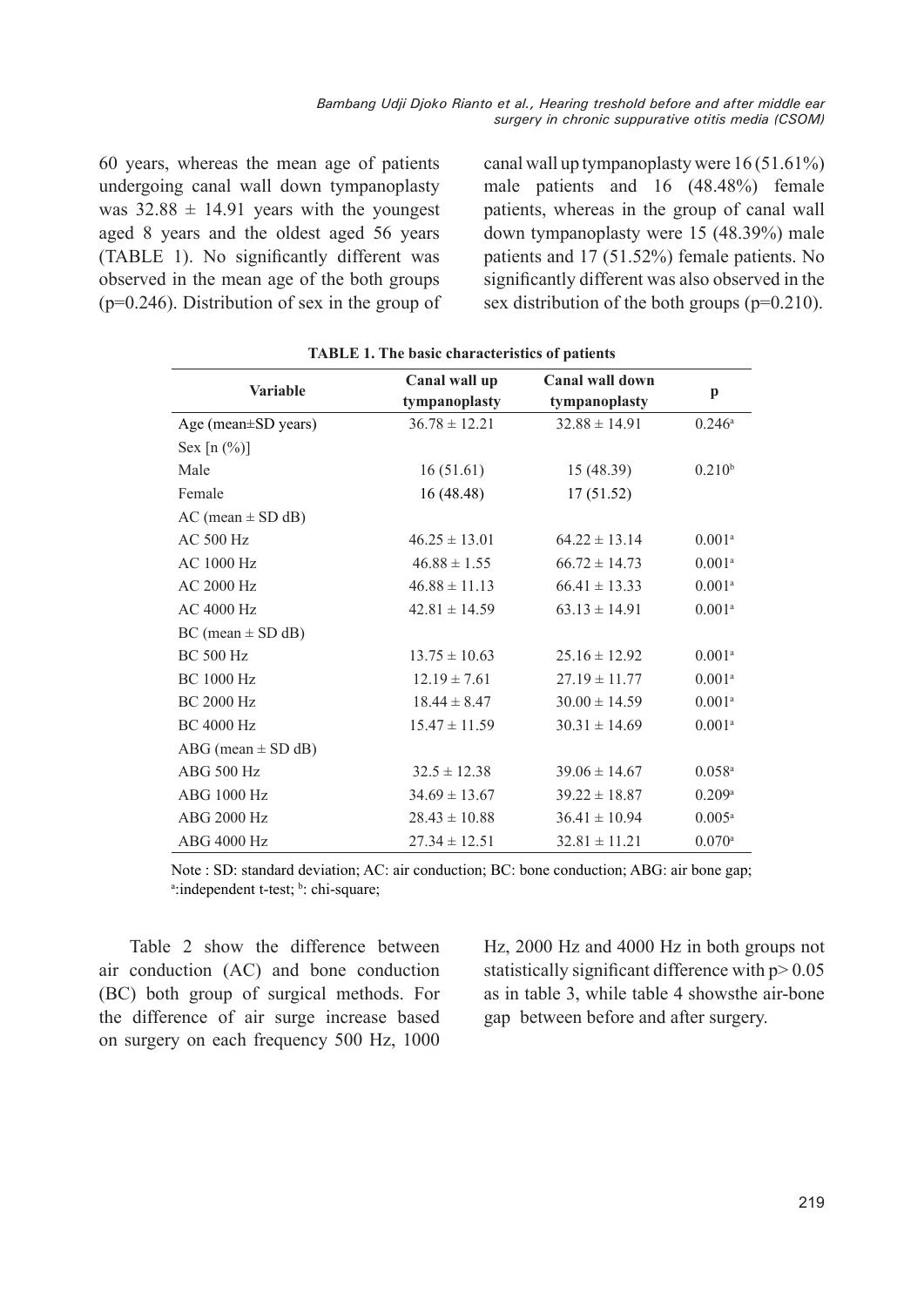| Frequency | <b>Method</b>                 | <b>Befofe surgery</b> | <b>After surgery</b> | p     |
|-----------|-------------------------------|-----------------------|----------------------|-------|
| 500Hz     | Canal wall up tympanoplasty   | $46.25 \pm 13.01$     | $40.78 \pm 12.12$    | 0.006 |
|           | Canal wall down tympanoplasty | $64.22 \pm 13.14$     | $59.06 \pm 16.19$    | 0.001 |
| 1000Hz    | Canal wall up tympanoplasty   | $46.88 \pm 13.55$     | $40.47 \pm 10.58$    | 0.001 |
|           | Canal wall down tympanoplasty | $66.72 \pm 14.73$     | $63.28 \pm 17.63$    | 0.001 |
| 2000Hz    | Canal wall up tympanoplasty   | $46.88 \pm 11.13$     | $39.84 \pm 8.37$     | 0.003 |
|           | Canal wall down tympanoplasty | $66.41 \pm 13.33$     | $62.03 \pm 16.16$    | 0.001 |
| 4000Hz    | Canal wall up tympanoplasty   | $42.81 \pm 14.59$     | $41.41 \pm 13.27$    | 0.515 |
|           | Canal wall down tympanoplasty | $63.13 \pm 14.91$     | $60.00 \pm 17.60$    | 0.001 |

**TABLE 2. Differences AC (mean ± SD dB) before and after surgery at each audiometric frequency**

Note : AC: air conduction

| <b>TABLE 3.</b> | Differences in the increase in AC (mean $\pm$ SD dB) based on |
|-----------------|---------------------------------------------------------------|
|                 | the type of surgical methode at each audiometric frequency    |

| Frequency | Canal wall up<br>tympanoplasty | Canal wall down<br>tympanoplasty | p     |
|-----------|--------------------------------|----------------------------------|-------|
| 500 Hz    | $5.47 \pm 10.5$                | $5.16 \pm 10.36$                 | 0.905 |
| $1000$ Hz | $6.41 \pm 9.86$                | $3.44 \pm 9.95$                  | 0.235 |
| 2000 Hz   | $7.03 \pm 12.17$               | $4.38 \pm 8.4$                   | 0.314 |
| 4000 Hz   | $1.4 \pm 12.06$                | $3.13 \pm 8.4$                   | 0.511 |

Note : AC: air conduction

| TABLE 4. Differences ABG (mean $\pm$ SD dB) before and after surgery at each audiometric frequency |  |  |  |
|----------------------------------------------------------------------------------------------------|--|--|--|
|                                                                                                    |  |  |  |

| Frequency | <b>Method</b>                 | <b>Befofe surgery</b> | After surgery     | p     |
|-----------|-------------------------------|-----------------------|-------------------|-------|
| 500Hz     | Canal wall up tympanoplasty   | $32.50 \pm 12.38$     | $27.19 \pm 11.07$ | 0.039 |
|           | Canal wall down tympanoplasty | $39.06 \pm 14.67$     | $36.09 \pm 14.01$ | 0.142 |
| 1000Hz    | Canal wall up tympanoplasty   | $34.69 \pm 13.67$     | $29.53 \pm 10.73$ | 0.039 |
|           | Canal wall down tympanoplasty | $39.22 \pm 14.87$     | $37.81 \pm 14.86$ | 0.397 |
| 2000Hz    | Canal wall up tympanoplasty   | $28.43 \pm 10.88$     | $21.72 \pm 9.97$  | 0.004 |
|           | Canal wall down tympanoplasty | $36.41 \pm 10.94$     | $33.75 \pm 11.43$ | 0.074 |
| 4000Hz    | Canal wall up tympanoplasty   | $27.34 \pm 12.51$     | $23.59 \pm 10.49$ | 0.021 |
|           | Canal wall down tympanoplasty | $32.81 \pm 11.21$     | $30.31 \pm 12.70$ | 0.065 |

Note : ABG: air bone gaap

#### **DISCUSSION**

No significantly different was observed in the mean of patients age and sex distribution of the both groups. The results of this mean age and sex distribution were consistent with

the results reported by Shyfakumar *et al.*<sup>10</sup> which showed the pateints mean was  $30.14 \pm$ 0.98 years consisting 24 (48%) male and 26 (52%) among 50 CSOM patients involved in their study. It was indicated that the CSOM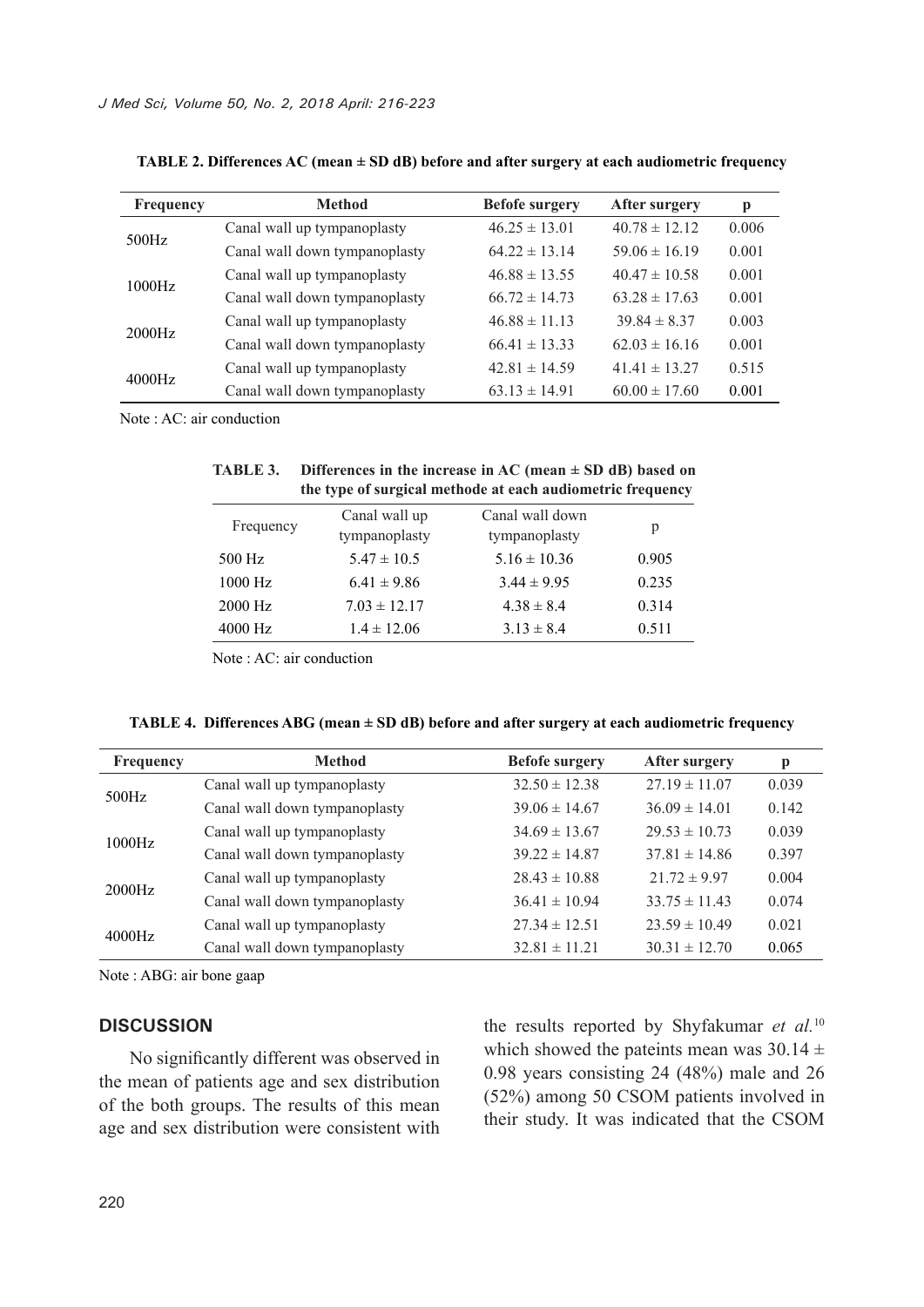became a major problem in the productive age in the male and femal patients.

The AC and BC hearing thresholds of CSOM patients undergoing canal wall up tympanoplasty at each audiometric frequency (TABLE 2 and 4) were significantly different compared to those who undergoing canal wall down tympanoplasty (p=0.001). These suggest a more severe in hearing loss in patients underwent canal wall up tympanoplasty than in canal wall down tympanoplasty group. The CSOM patients have pathological abnormalities with the extension of pathological tissue and cholesteatoma reaching to mesotympany and hypotympanic areas so that there is damage to the circuit of hearing bone and also happened fixation of stapes foot which impact on decreasing threshold reach  $60$  dB or more.<sup>2,11</sup> Albera *et al.*<sup>12</sup> reported that 82% of patients with malignant/ cholesteatoma CSOM had impaired or impaired hearing bone chain. More than 78% of damage occurred in incus auditory bone and more than 45% of damage occurred in more than one hearing bone. This results in heavier conductive deafness when compared with CSOM patients in the absence of cholesteatoma in addition to the presence of cholesteatoma tissue in a nice round window region will result in impedance and phase disturbance in the oval and transparent lobes resulting in noise conduction disturbance in the cochlea.<sup>11,13</sup>

Other factors that may result in decreased bone conduction in patients with CSOM are influenced by: 1) sealed or obliterated round window by middle ear granulation tissue that affects the loss of phase difference between round window and oval window, 2) stiffness of hearing bone as a result of granulation tissue and cholesteatomas that envelop the hearing bones, 3) perforation and discontinuities of the hearing bone.<sup>4</sup>

The difference between the air-bone conductivity range in each groups of both canal wall up and canal wall down tympanoplasty is statistically significant, especially at 2000 Hz (p=0.005). The diagnosis and management of each group sample has been adjusted for clinical indications and considerations for the selection of surgical procedures. Patients with a diagnosis of chronic active suppurative otitis media of unsigned benign/ unsafe type performed canal wall up tympanoplasty procedures, while patients with chronic malignant suppurative otitis media were performed by canal wall down tympanoplasty surgery. The selection of these two surgical techniques is based on the extension of the pathologic/ cholesteatoma tissue, access to reach the tympanic cavity area, the threshold value and the presence or absence of both intratemporal and intracranial complications.<sup>11</sup>

The significantly differences between AC hearing thresholds on canal wall up tympanoplasty and canal wall down at frequencie 500 and 1000 and 2000 Hz was oserved  $(p<0.05)$ . However, there is significantly differences at frequencies 4000 Hz (p=0.515). This suggests that the surgery performed on the CSOM patients accompanied by a good middle ear reconstruction with canal wall up tympanoplasty techniques and canal wall down tonnage can improve the conduction system in the auditory process. This result does not differ greatly from the previous study research in which the preoperation airspeed threshold at frequencies 500, 1000, 2000 and 3000 Hz at  $51 \pm 13$  dB and after surgery to  $40 \pm 11$  dB.<sup>14</sup>

Significantly differences in outcome of the air-bone conduction range, especially in the canal wall up tympanoplasty group before and after surgery at all frequencies (TABLE 4) were observed ( $p<0.05$ ). However, no significantly differences of the air-bone conduction range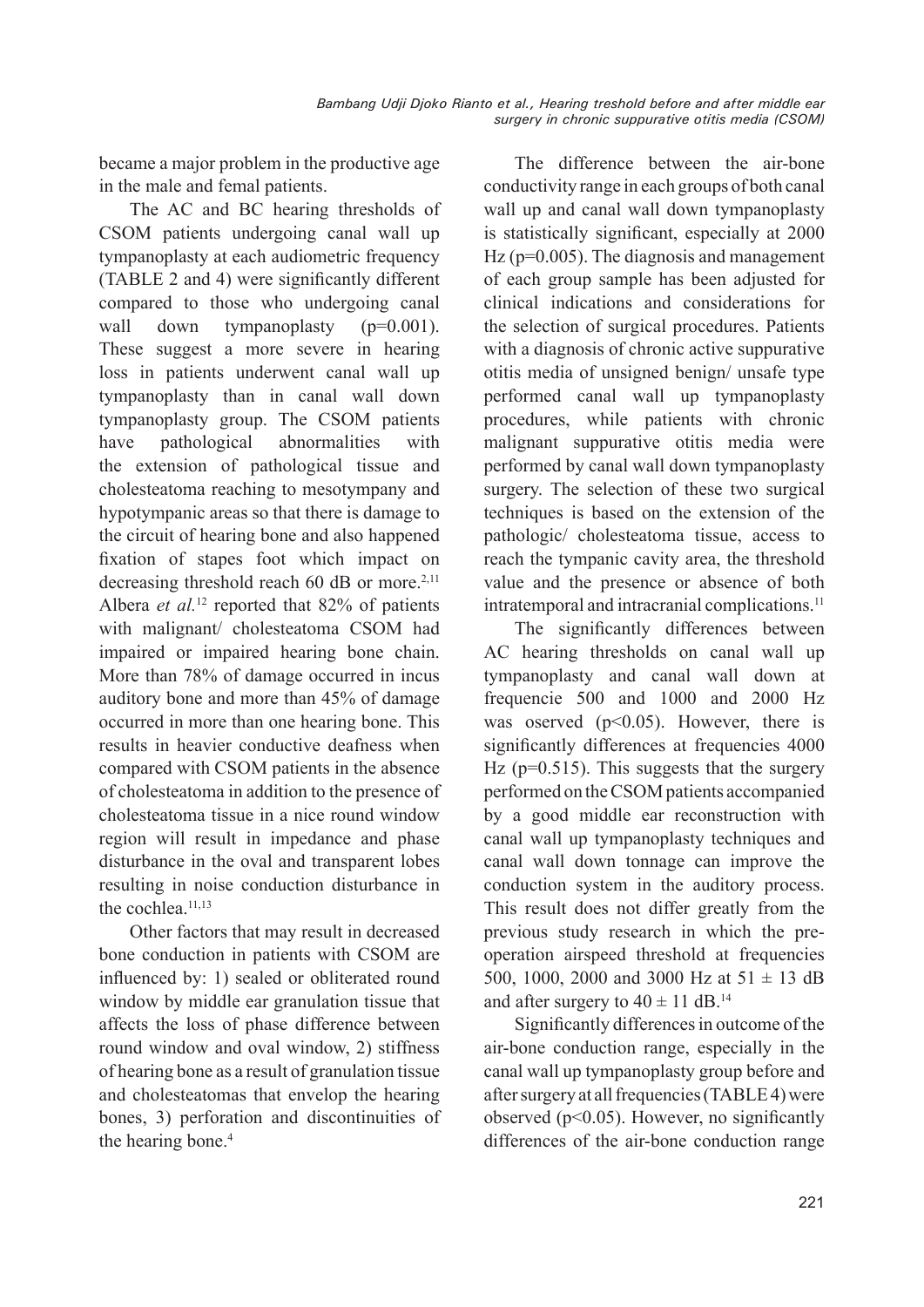in canal wall down tympanoplasty group were observed as shown in TABLE 4 ( $p > 0.05$ ). This result are similar to the previous study which reported that no significantly differences in air-bone conduction in ABG between canal wall up tympanoplasty and canal wall down tympanoplasty after surgery with a value of 10.9 dB in canal wall uptank and 13.5 dB on the wall tympanoplasty collapsed.<sup>15</sup>

## **CONCLUSION**

In conclusion, canal wall up tympanoplasty in CSOM patients is better to improve hearing threshold compared to canal wall down tympanoplasty.

## **ACKNOWLEDGEMENTS**

We would like to thank our collagues from Department of Otorhinolaryngology-Head and Neck Surgery, Faculty of Medicine, Publich Health, and Nursing, Universitas Gadjah Mada/Dr. Sardjito General Hospital, Yogyakarta who have supported this study

## **REFERENCES**

- 1. Shetty S. Pre-operative and postoperative assessment of hearing following tympanoplasty. Indian J Otolaryngol Head Neck Surg 2012; 64:377–81.
- 2. Helmi. Otitis media supuratif kronik. In: Otitis media supuratif kronik: pengetahuan dasar, terapi medik, mastoidektomi, timpanoplasti. Jakarta: Balai Penerbit FKUI 2005.
- 3. Weber PC. Chronic otitis media. In: Hughes GB, Pensak ML, editors. Clinical otology 3rd ed. New York: Thieme. 2007: 236-49.
- 4. Vijayendra H, Parikh B. Bone conduction improvement after surgery for conductive hearing loss. Indian J Otolaryngol Head Neck Surg 2011; 63(3):201-4
- 5. Shrestha BL, Bhusal CL, Bhattarai H. Comparison of pre and post-operative hearing results in canal wall down mastoidectomy with type III tympanoplasty. J Nepal Med Assoc 2008; 47(172):224-7.
- 6. Keputusan Menteri Kesehatan Republik Indonesia No. 879/Menkes/SK/XI/2006. Rencana Strategi Nasional Penanggulangan Gangguan Pendengaran dan Ketulian untuk Mencapai Sound Hearing 2030. Jakarta: Kementerian Kesehatan Republik Indonesia, 2006.
- 7. Rianto BUD. Kholesteatom timpani. Yogyakarta: Badan Penerbit Universitas Gadjah Mada, 2013.
- 8. Ocalan R, Ocalan FCA, Genc S, Titiz A, Unal A. Hearing results in patients undergoing canal wall down mastoidectomy with type III tympanoplasty. J Med Updates 2013; 3(2):77–81.
- 9. Slattery III WH. Pathology and clinical course of inflammatory diseases of the middle ear. In: Glasscock II ME, Gulya AJ, editors. Glasscock-Shambaugh surgery of the ear. 5<sup>th</sup> ed. Ontario: BC Decker Inc. 2003: 422-35.
- 10. Shivakumar KL, Joshym S, Mary. Role of cortical mastoidectomy in inactive mucosal type of chronic otitis media. J Evid Based Med Health Care 2014; 1(7):509–17.
- 11. Offeciers E, Vercruyss JP, Foer BD, Casselman J, Somers T. Mastoid and epitympanic obliteration the bony obliteration technique. In: Bernar Ars editor. Chronic otitis media pathogenesis oriented therapeutic management. Amsterdam: Kugler Publication 2009: 299-323
- 12. Albera R, Dagna F, Filippini C, Albera A, Canale A. Ossicular chain lesions in tympanic perforations and chronic otitis media without cholesteatoma. J Int Adv Otol. 2015; 11(2):143-6.
- 13. Viswanatha B, Naseeruddin K, Ravikumar R, Vijayashree MS, Krishna N. Sensorineural